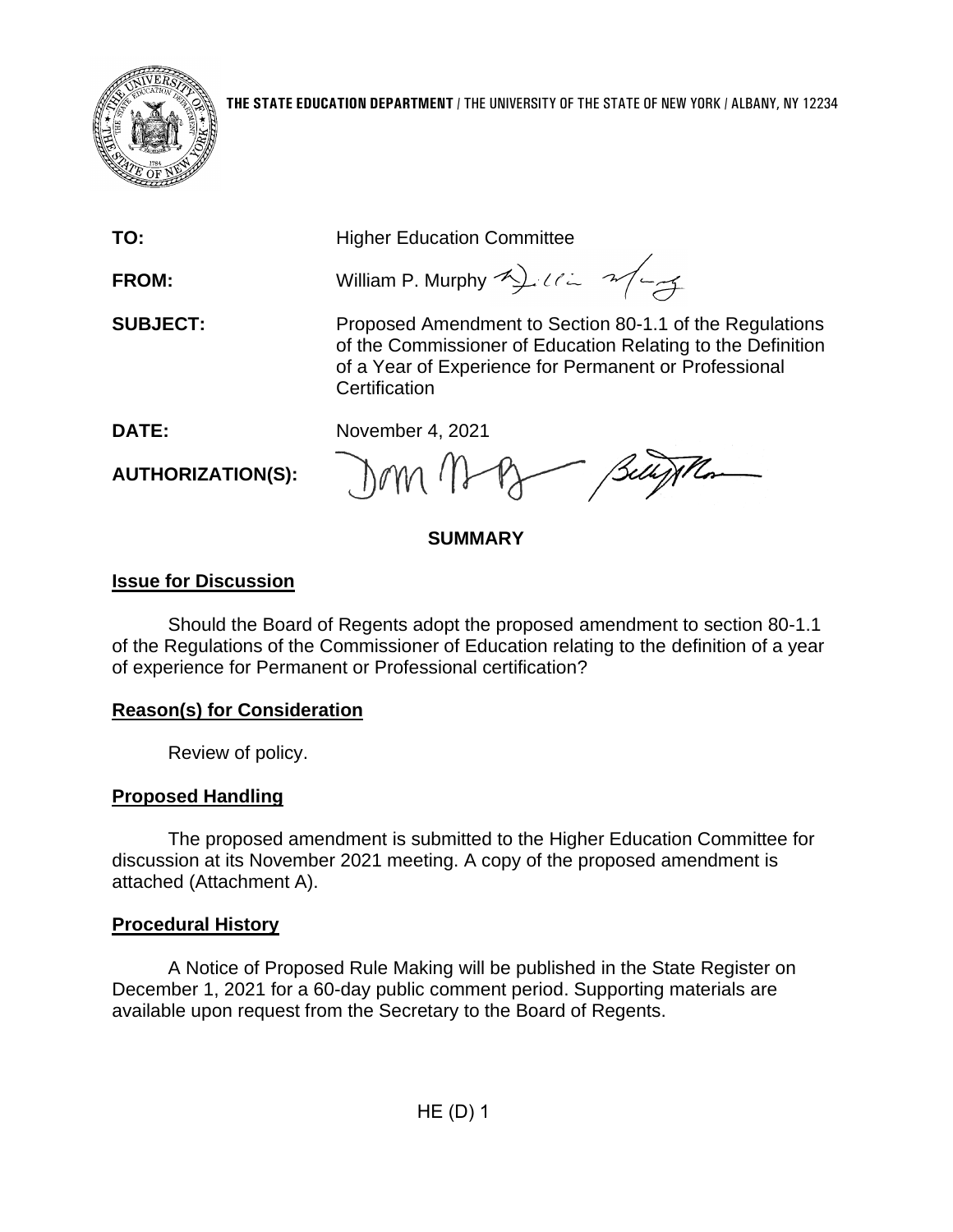### **Background Information**

Candidates in the classroom teaching, educational leadership, and pupil personnel service must complete at least two years of acceptable experience for the Permanent certificate and at least three years of experience for the Professional certificate. Section 80-1.1(b)(47) of the Commissioner's regulations currently defines a year of experience for Permanent or Professional certification as:

- a minimum of 180 days of full-time, continuous school experience in the subject or area of certification completed within a 12-month period;
- a minimum of 180 days of full-time continuous school experience in the subject or area of certification completed in periods of no less than 90 days each within a 12-month period;
- a minimum of 360 days of part-time continuous school experience consisting of an average of 2.5 days per week in the subject or area of certification and completed in periods of no less than 90 days each within a 12-year period; or
- a minimum of 360 days of part-time school experience, which shall include at least 45 days of part-time continuous school experience within a 12-year period in the subject area of the certificate sought, consisting of at least of one class period each day with a consistent group of students during such time period.

This definition requires candidates to have school experience in the subject area of the Permanent or Professional certificate sought. The experience must also be continuous for a minimum number of days within a 12-month period. In addition, the definition only permits four ways to calculate a year of experience and does not allow for many other types of experiences that educators may complete.

To allow for additional types of experiences, the Department is proposing to revise the definition to provide a single definition of a year of experience for Permanent or Professional certification, which would be defined as:

• a minimum of 180 days in a 12-month period of full-time satisfactory experience, or its equivalent, in an educational setting acceptable to the Department.

The proposed definition provides more flexibility in calculating a year of experience, permitting a variety of part-time experiences that could be equivalent to 180 or more days of full-time experience in a 12-month period. The definition would no longer require periods of continuous experience or experience in the subject area of the certificate sought. For example, substitute teaching experience that is not continuous and/or not in the subject area of the certificate sought could nevertheless be considered towards a year of experience.

The proposed definition would also allow for experience in educational settings acceptable to the Department other than schools, such as specified early childhood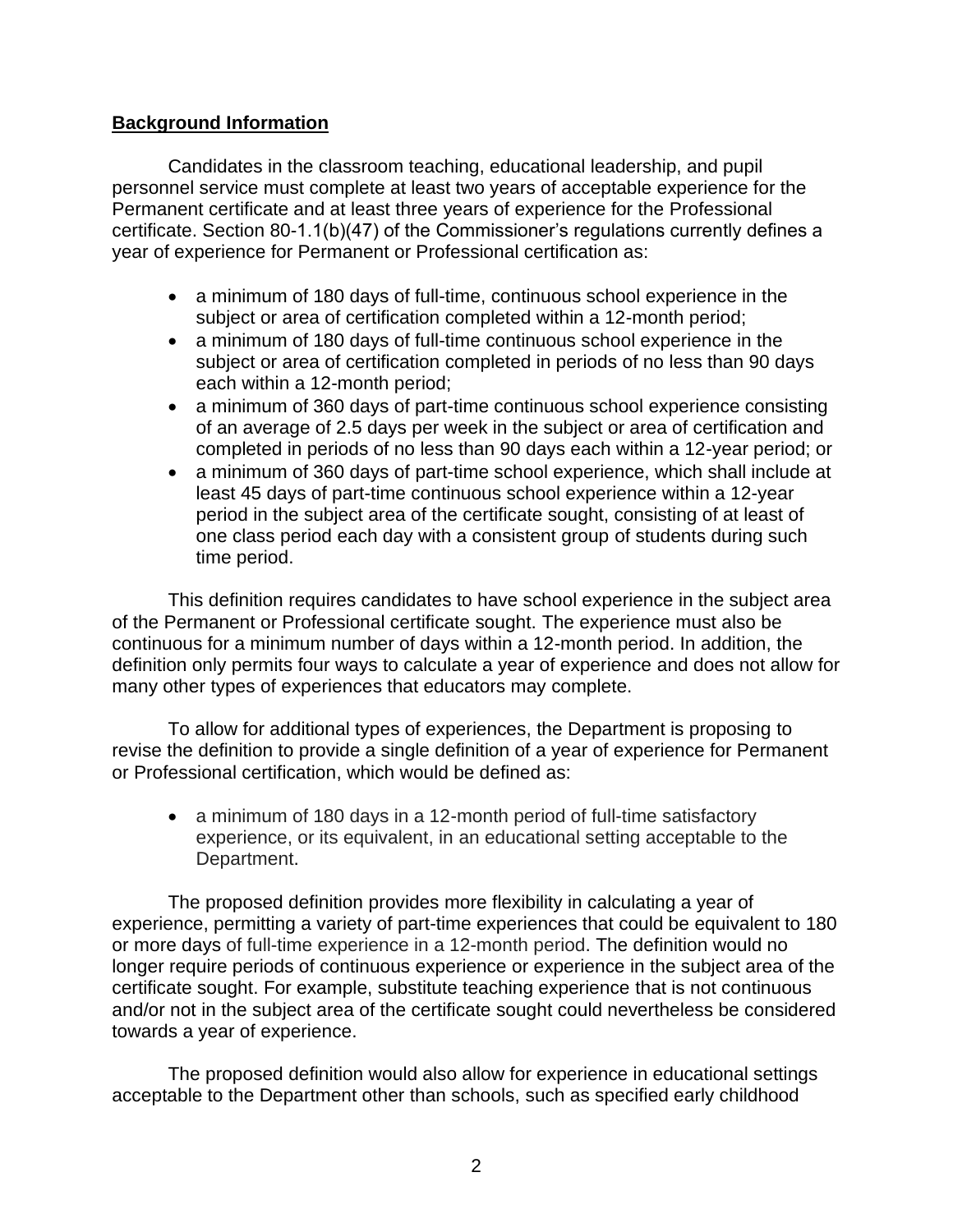settings. In addition, the proposed definition is less convoluted and similar to the streamlined definition of a *"*year of occupational or work experience" listed in section 80- 1.1(b)(48) of the Commissioner's regulations as "a minimum of 10 months in a calendar year of full-time satisfactory employment in an appropriate occupational field."

By allowing additional types of experiences in the definition of a year of experience, more candidates would have their experiences considered for their Permanent and Professional certificate applications and the number of qualified candidates who receive these certificates would increase during this time of educator shortages. Candidates would continue to need to meet the experience requirement for the Permanent or Professional certificate sought, which may include experience in schools and/or specific areas.

### **Related Regents Items**

Not applicable.

### **Recommendation**

Not applicable.

### **Timetable for Implementation**

Following the 60-day public comment period required under the State Administrative Procedure Act, it is anticipated that the proposed amendment will be presented to the Board of Regents for adoption at its March 2022 meeting. If adopted at the March meeting, the proposed amendment will become effective on March 30, 2022.